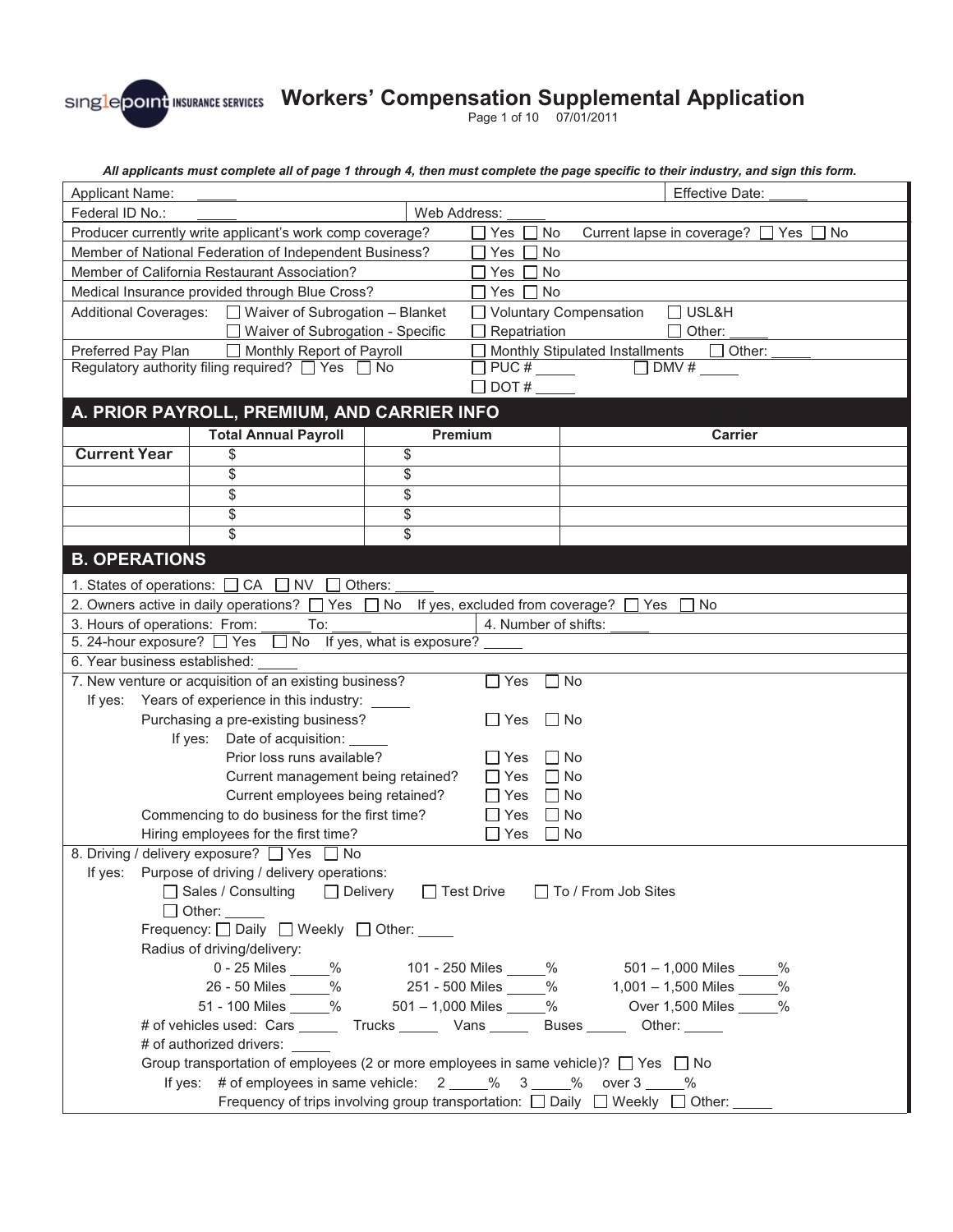

Page 2 of 10 07/01/2011

| Company vehicles taken home?<br>Employees use personal vehicles for company use?<br>Vehicle/fleet maintenance program?<br>Fleet safety program?<br>Driver acceptability standards program?<br>MVRs checked before or after hire?<br>MVRs checked annually?                                                        | Yes<br>$\Box$ No<br>$\Box$ Yes<br>I No<br>$\Box$ By Employees $\Box$ By Outside Vendors<br>$\Box$ Yes<br>$\Box$ No<br>$\Box$ No<br>Yes<br>$\Box$ No<br>Yes<br>$\Box$ No<br>Yes<br>Yes<br>$\Box$ No                                                                                                                                                                                                                                                                                                                                                                                                                                                                            |  |  |  |
|-------------------------------------------------------------------------------------------------------------------------------------------------------------------------------------------------------------------------------------------------------------------------------------------------------------------|-------------------------------------------------------------------------------------------------------------------------------------------------------------------------------------------------------------------------------------------------------------------------------------------------------------------------------------------------------------------------------------------------------------------------------------------------------------------------------------------------------------------------------------------------------------------------------------------------------------------------------------------------------------------------------|--|--|--|
|                                                                                                                                                                                                                                                                                                                   |                                                                                                                                                                                                                                                                                                                                                                                                                                                                                                                                                                                                                                                                               |  |  |  |
| 9. Heights of operations: (must equal 100%)                                                                                                                                                                                                                                                                       |                                                                                                                                                                                                                                                                                                                                                                                                                                                                                                                                                                                                                                                                               |  |  |  |
| % of Operations Accessed Via<br>Maximum height of operations: ______ feet                                                                                                                                                                                                                                         | 0 to 6 feet _____% □ Ladders □ Scaffolding □ Cherry Picker / Boom □ Scissor Lift □ Other: ____<br>7 to 15 feet 6 % D Ladders D Scaffolding D Cherry Picker / Boom D Scissor Lift D Other: <u>O Scissor Lift D</u> Other:<br>16 to 25 feet ____% □ Ladders □ Scaffolding □ Cherry Picker / Boom □ Scissor Lift □ Other: ____<br>26 to 35 feet 6 % D Ladders Scaffolding D Cherry Picker / Boom S Scissor Lift D Other: <u>2000</u><br>Over 35 feet ____% □ Ladders □ Scaffolding □ Cherry Picker / Boom □ Scissor Lift □ Other: ____<br>If scaffolding is used is it erected by employees? $\Box$ Yes $\Box$ No If yes, are employees certified annually? $\Box$ Yes $\Box$ No |  |  |  |
| Formal/documented fall protection program? □ Yes □ No                                                                                                                                                                                                                                                             | If yes, copy available? □ Yes □ No                                                                                                                                                                                                                                                                                                                                                                                                                                                                                                                                                                                                                                            |  |  |  |
| 10. Depths of operations: (must equal 100%)                                                                                                                                                                                                                                                                       | 11. Manual lifting exposure? □ Yes □ No                                                                                                                                                                                                                                                                                                                                                                                                                                                                                                                                                                                                                                       |  |  |  |
| % of Operations                                                                                                                                                                                                                                                                                                   | If yes, Under 20 lbs. %                                                                                                                                                                                                                                                                                                                                                                                                                                                                                                                                                                                                                                                       |  |  |  |
| 0 feet $\_\_\%$                                                                                                                                                                                                                                                                                                   | 21 to 40 lbs. _____%                                                                                                                                                                                                                                                                                                                                                                                                                                                                                                                                                                                                                                                          |  |  |  |
| 1 to 3 feet $\_\_\_\%$                                                                                                                                                                                                                                                                                            | 41 to 50 lbs. _____%                                                                                                                                                                                                                                                                                                                                                                                                                                                                                                                                                                                                                                                          |  |  |  |
| 4 to 6 feet _____%                                                                                                                                                                                                                                                                                                | Over 50 lbs. _____%                                                                                                                                                                                                                                                                                                                                                                                                                                                                                                                                                                                                                                                           |  |  |  |
| More than 6 feet _____%                                                                                                                                                                                                                                                                                           | (must equal 100%)                                                                                                                                                                                                                                                                                                                                                                                                                                                                                                                                                                                                                                                             |  |  |  |
| Maximum depth of operations: _____ feet                                                                                                                                                                                                                                                                           | Formal lifting policy? □ Yes □ No                                                                                                                                                                                                                                                                                                                                                                                                                                                                                                                                                                                                                                             |  |  |  |
| Trench box or shoring required? $\Box$ Yes $\Box$ No                                                                                                                                                                                                                                                              | Supplemental lifting devices used? □ Yes □ No                                                                                                                                                                                                                                                                                                                                                                                                                                                                                                                                                                                                                                 |  |  |  |
| 12. Employees work from home? □ Yes □ No If yes, type of work:                                                                                                                                                                                                                                                    |                                                                                                                                                                                                                                                                                                                                                                                                                                                                                                                                                                                                                                                                               |  |  |  |
| 13, Out of state, international, or overnight (within state) travel? Thes                                                                                                                                                                                                                                         | □ No                                                                                                                                                                                                                                                                                                                                                                                                                                                                                                                                                                                                                                                                          |  |  |  |
| If yes: Why / Purpose: _____                                                                                                                                                                                                                                                                                      |                                                                                                                                                                                                                                                                                                                                                                                                                                                                                                                                                                                                                                                                               |  |  |  |
| Who will travel: _____                                                                                                                                                                                                                                                                                            | Where: $\_\_$                                                                                                                                                                                                                                                                                                                                                                                                                                                                                                                                                                                                                                                                 |  |  |  |
| Duration: _____                                                                                                                                                                                                                                                                                                   |                                                                                                                                                                                                                                                                                                                                                                                                                                                                                                                                                                                                                                                                               |  |  |  |
| Work:<br>14. # employees live or work out of state: Live: _____                                                                                                                                                                                                                                                   |                                                                                                                                                                                                                                                                                                                                                                                                                                                                                                                                                                                                                                                                               |  |  |  |
| 15. Number of employees: Full Time: Part Time: Seasonal: Volunteers: Ventus                                                                                                                                                                                                                                       |                                                                                                                                                                                                                                                                                                                                                                                                                                                                                                                                                                                                                                                                               |  |  |  |
| If volunteers:<br>Duties of volunteers:                                                                                                                                                                                                                                                                           |                                                                                                                                                                                                                                                                                                                                                                                                                                                                                                                                                                                                                                                                               |  |  |  |
| Work comp coverage requested for volunteers? $\Box$ Yes $\Box$ No                                                                                                                                                                                                                                                 |                                                                                                                                                                                                                                                                                                                                                                                                                                                                                                                                                                                                                                                                               |  |  |  |
| Accident, Health, or Disability Insurance provided to volunteers by applicant? $\Box$ Yes $\Box$ No                                                                                                                                                                                                               |                                                                                                                                                                                                                                                                                                                                                                                                                                                                                                                                                                                                                                                                               |  |  |  |
| 15. Number of employees: Full Time: _____<br>Part Time:<br>Seasonal:<br>Volunteers:<br>Work comp coverage requested for volunteers? $\Box$ Yes $\Box$ No $\Box$ N/A<br>Accident, Health, or Disability Insurance provided to volunteers by applicant? $\Box$ Yes $\Box$ No $\Box$ N/A<br>If volunteers, duties of |                                                                                                                                                                                                                                                                                                                                                                                                                                                                                                                                                                                                                                                                               |  |  |  |
| 16. Maximum # of employees at any one location:                                                                                                                                                                                                                                                                   |                                                                                                                                                                                                                                                                                                                                                                                                                                                                                                                                                                                                                                                                               |  |  |  |
| 17. # W-2's issued last year:<br>Previous year:                                                                                                                                                                                                                                                                   |                                                                                                                                                                                                                                                                                                                                                                                                                                                                                                                                                                                                                                                                               |  |  |  |
| 18. Employees paid: □ Hourly<br>□ Flat Salary<br>Commission<br>Piece rate<br>Other:                                                                                                                                                                                                                               |                                                                                                                                                                                                                                                                                                                                                                                                                                                                                                                                                                                                                                                                               |  |  |  |
| 19. Employee to supervisor ratio:<br>5:1<br>$\Box$ 7:1<br>>7:1<br>4:1<br>4:1<br>6:1                                                                                                                                                                                                                               |                                                                                                                                                                                                                                                                                                                                                                                                                                                                                                                                                                                                                                                                               |  |  |  |
| 20. % of union employees:<br>% of non-union employees?                                                                                                                                                                                                                                                            |                                                                                                                                                                                                                                                                                                                                                                                                                                                                                                                                                                                                                                                                               |  |  |  |
| 21. Day laborers or temporary / employee leasing? □ Yes<br>$\Box$ No                                                                                                                                                                                                                                              |                                                                                                                                                                                                                                                                                                                                                                                                                                                                                                                                                                                                                                                                               |  |  |  |
| If yes, please provide details:                                                                                                                                                                                                                                                                                   |                                                                                                                                                                                                                                                                                                                                                                                                                                                                                                                                                                                                                                                                               |  |  |  |
| 22. Average hourly wage for employees in governing class: \$<br>/hour                                                                                                                                                                                                                                             |                                                                                                                                                                                                                                                                                                                                                                                                                                                                                                                                                                                                                                                                               |  |  |  |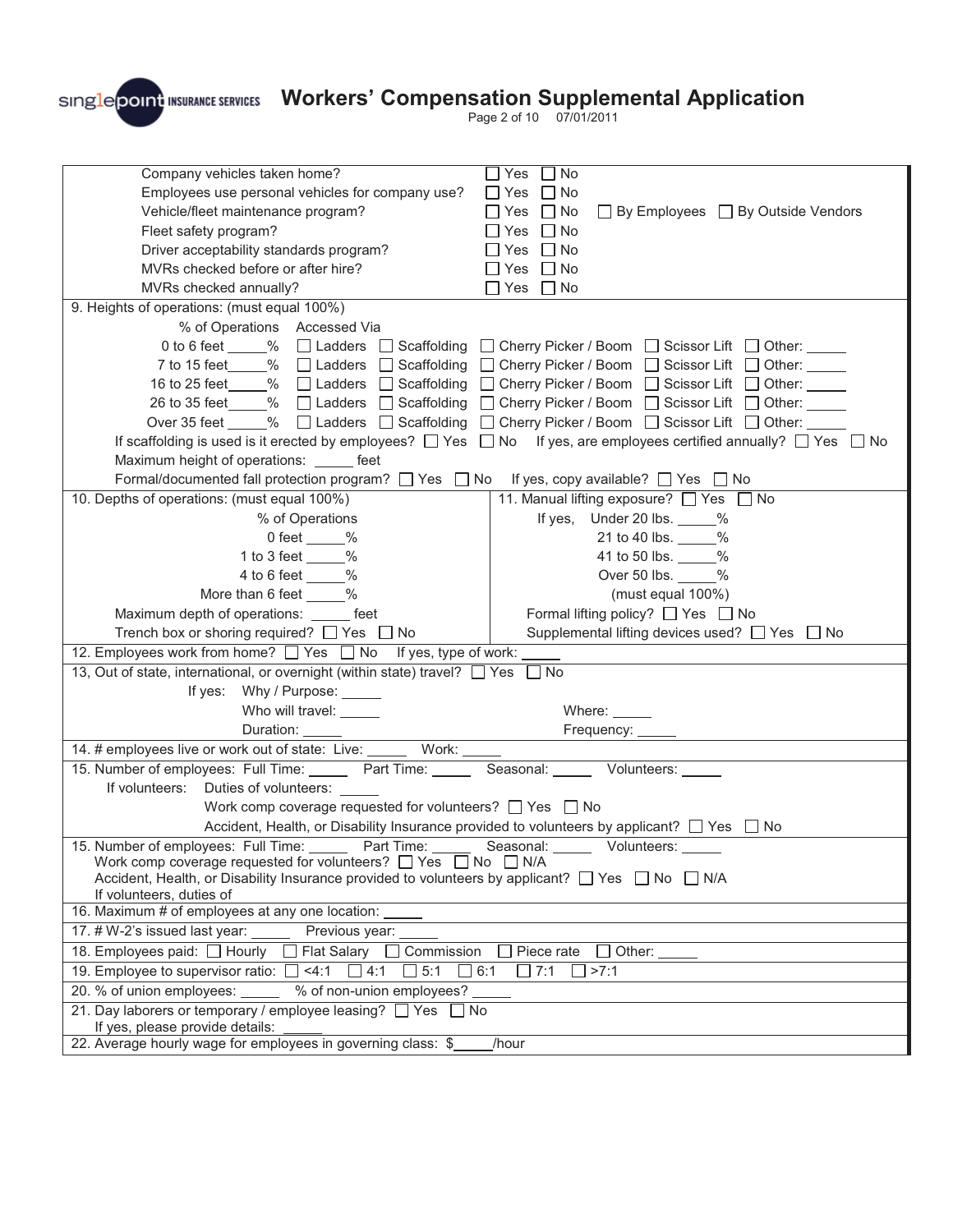

Page 3 of 10 07/01/2011

| 23. Average employee tenure with the company:                                                     | years                                                                                              |  |  |
|---------------------------------------------------------------------------------------------------|----------------------------------------------------------------------------------------------------|--|--|
| 24. Interchange of labor? □ Yes<br><b>No</b>                                                      |                                                                                                    |  |  |
| If yes: □ Another Business □ A Subsidiary □ Between Departments                                   | Other:                                                                                             |  |  |
| 25. Subcontractors used? ■ Yes ■ No If yes, why?                                                  |                                                                                                    |  |  |
| If yes, certificates of insurance kept on file? $\Box$ Yes                                        | $\Box$ No                                                                                          |  |  |
| 26. Are independent contractors used? □ Yes □ No<br>If yes, how paid: $\Box$ 1099's $\Box$ Other: | If yes, why:                                                                                       |  |  |
|                                                                                                   |                                                                                                    |  |  |
| <b>C. EMPLOYEE BENEFITS</b>                                                                       |                                                                                                    |  |  |
| 1. Group medical plan provided?                                                                   | Yes<br>$\Box$ No                                                                                   |  |  |
| If yes: Provider name?                                                                            | % of employees enrolled? _____ % paid by the employer? _                                           |  |  |
| 2. Paid sick leave?                                                                               | Yes<br>$\Box$ No                                                                                   |  |  |
| 3. Paid vacation?                                                                                 | $\Box$ No<br>Yes                                                                                   |  |  |
| 4. Retirement or pension plan?                                                                    | No<br>Yes<br>Employer contribute? $\Box$ Yes<br>$\Box$ No                                          |  |  |
| 5. Specific medical provider used to treat injured<br>employees?                                  | $\Box$ Clinic $\Box$ Physician $\Box$ Other:<br>$\Box$ No<br>Yes<br>Distance to provider?<br>miles |  |  |
| 6. Medical Provider Network (MPN)?                                                                | $\Box$ No<br>MPN name?<br>Yes                                                                      |  |  |
| 7. CPR training provided?                                                                         | Number of certified employees?<br>Yes<br>$\Box$ No                                                 |  |  |
|                                                                                                   |                                                                                                    |  |  |
| <b>D. HIRING AND EMPLOYEE PRACTICES</b>                                                           |                                                                                                    |  |  |
| Written applications?<br>1.                                                                       | Hearing tests?<br>$\Box$ Yes<br>$\Box$ No<br>$\Box$ Yes<br>No                                      |  |  |
| Reference checks?                                                                                 | Orthopedic back testing?<br>_ Yes<br>$\Box$ No<br>$\Box$ Yes<br>$\Box$ No                          |  |  |
| Criminal background checks?                                                                       | Pathogenic (disease) testing?<br>Yes<br>$\Box$ No<br>$\Box$ Yes<br>$\Box$ No                       |  |  |
| Pre-hire drug / substance abuse testing?                                                          | Formal job descriptions on file?<br>$\Box$ No<br>$\Box$ Yes<br>$\Box$ No<br>l Yes                  |  |  |
| Post-accident drug/substance abuse testing?                                                       | Job-specific training provided?<br>$\Box$ No<br>$\Box$ Yes<br>l INo<br>$\Box$ Yes                  |  |  |
| Pre or post hire employment physicals?                                                            | New employee orientation?<br>$\Box$ Yes $\Box$ No<br>$\Box$ Yes<br>$\Box$ No                       |  |  |
| 2. Personnel files documented for pre-existing injuries?                                          | $\Box$ No<br>$\Box$ Yes                                                                            |  |  |
| <b>E. LOSS CONTROL AND SAFETY</b>                                                                 |                                                                                                    |  |  |
| Active injury & illness prevention program?<br>1.                                                 | $\Box$ No<br>Yes                                                                                   |  |  |
| Written safety program?                                                                           | $\Box$ English $\Box$ Spanish $\Box$ Other:<br>$\Box$ No<br>Yes                                    |  |  |
| Safety training / orientation?                                                                    | Formal/Documented<br>$\Box$ Informal<br>$\Box$ No<br>Yes                                           |  |  |
| Safety meetings?                                                                                  | Frequency? _____<br>Yes<br>$\Box$ No                                                               |  |  |
| Active safety incentive program?                                                                  | Type of incentive?<br>$\Box$ No<br>Yes                                                             |  |  |
| Safety director or risk manager?                                                                  | Full time position? □ Yes □ No<br>$\Box$ No<br>∐ Yes                                               |  |  |
| Written accident reporting policy?                                                                | $\Box$ No<br>∐ Yes                                                                                 |  |  |
| Written accident investigation procedure?                                                         | $\Box$ No<br>l Yes                                                                                 |  |  |
| Supervisors accountable for injuries / accidents?                                                 | $\Box$ Yes<br>$\Box$ No                                                                            |  |  |
| Return to work program?                                                                           | $\square$ Yes<br>$\Box$ No<br>Salary continuation included? $\Box$ Yes $\Box$ No                   |  |  |
| Specific job training?                                                                            | Yes<br>$\Box$ No                                                                                   |  |  |
| Forklift training?                                                                                | $\Box$ N/A<br>Yes<br>No.                                                                           |  |  |
| Machinery/equipment property guarded?                                                             | $\Box$ N/A<br>Yes<br>$\Box$ No                                                                     |  |  |
| Written lockout / tagout / blockout procedures?                                                   | $\square$ No<br>$\Box$ N/A<br>Yes                                                                  |  |  |
| Respiratory program?                                                                              | $\Box$ No<br>$\Box$ N/A<br>Yes                                                                     |  |  |
| Office ergonomic safety program?                                                                  | $\Box$ No<br>N/A<br>Yes<br>$\perp$                                                                 |  |  |
| Personal protective safety equipment?                                                             | $\Box$ No<br>N/A<br>Yes<br>$\perp$                                                                 |  |  |
| □ Back Belts<br>If yes:<br>$\Box$ Boots                                                           | □ Safety glasses<br>Hearing Protection<br>$\Box$ Respiratory Equipment                             |  |  |
| Gloves<br><b>Guard Rails</b>                                                                      | $\Box$ Safety belts<br>□ Ladder Tie Offs<br><b>Full Body Harnesses</b>                             |  |  |
| □ Safety Nets<br>$\Box$ Other:                                                                    |                                                                                                    |  |  |
| 2. OSHA citation in last year?<br>No<br>Yes $\Box$                                                |                                                                                                    |  |  |
|                                                                                                   |                                                                                                    |  |  |
| 3. Loss control services performed in last year? TYes                                             | If yes, please explain:<br>$\Box$ No                                                               |  |  |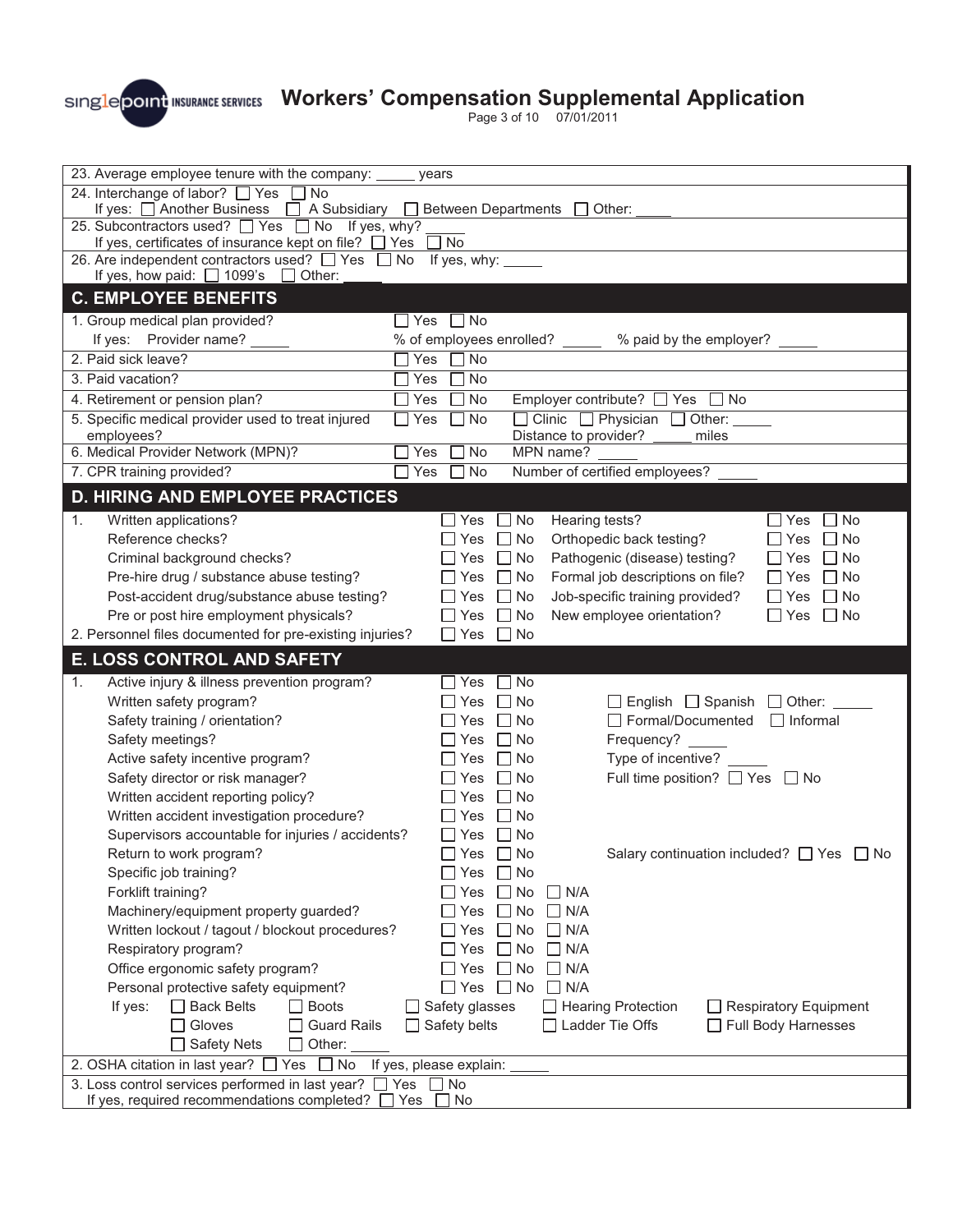Page 4 of 10 07/01/2011

|                                                                                                                                                                                                                                                                                                                                      | <b>F. OTHER CONSIDERATIONS</b>                                                                      |                                                                                                                                                                                                       |                                       |                                                                                                                                  |
|--------------------------------------------------------------------------------------------------------------------------------------------------------------------------------------------------------------------------------------------------------------------------------------------------------------------------------------|-----------------------------------------------------------------------------------------------------|-------------------------------------------------------------------------------------------------------------------------------------------------------------------------------------------------------|---------------------------------------|----------------------------------------------------------------------------------------------------------------------------------|
| 1. Bankruptcy (ever)? $\Box$ Yes $\Box$ No<br>If yes, in last five years? $\Box$ Yes<br>No                                                                                                                                                                                                                                           |                                                                                                     |                                                                                                                                                                                                       |                                       |                                                                                                                                  |
|                                                                                                                                                                                                                                                                                                                                      |                                                                                                     | 2. Last 12 months employee turnover: $\Box$ <10% $\Box$ 11-20% $\Box$ 21-30% $\Box$ >30% If >20%, why?                                                                                                |                                       |                                                                                                                                  |
|                                                                                                                                                                                                                                                                                                                                      |                                                                                                     | 3. Next 12 months employee count forecast: □ Stable □ Increasing                                                                                                                                      | $\Box$ Decreasing                     |                                                                                                                                  |
|                                                                                                                                                                                                                                                                                                                                      | 4. Years at current location: _____<br>5. Age of occupied building:<br>years                        |                                                                                                                                                                                                       |                                       |                                                                                                                                  |
|                                                                                                                                                                                                                                                                                                                                      | 6. Building / Premises: □ Owned                                                                     | $\Box$ Leased                                                                                                                                                                                         | 7. Condition of premises: C Excellent | Very Good<br>Good<br>Average                                                                                                     |
|                                                                                                                                                                                                                                                                                                                                      | 8. Equipment condition: $\Box$ New                                                                  | $\Box$ Average $\Box$ N/A<br>$\Box$ Good                                                                                                                                                              |                                       |                                                                                                                                  |
|                                                                                                                                                                                                                                                                                                                                      |                                                                                                     | 9. Equipment operators trained and currently certified? $\Box$ Yes                                                                                                                                    | No<br>N/A                             |                                                                                                                                  |
|                                                                                                                                                                                                                                                                                                                                      | 10. Average claim reporting timeframe: _                                                            | days                                                                                                                                                                                                  |                                       |                                                                                                                                  |
|                                                                                                                                                                                                                                                                                                                                      |                                                                                                     |                                                                                                                                                                                                       |                                       | 11. Any claim over \$50,000 in last four years? □ Yes □ No If yes, please provide the following information for each such claim: |
|                                                                                                                                                                                                                                                                                                                                      | How did it occur?                                                                                   | Is employee still working for the applicant?                                                                                                                                                          |                                       |                                                                                                                                  |
|                                                                                                                                                                                                                                                                                                                                      | What was the injury?                                                                                | What corrective action has the applicant taken to prevent reoccurrences?                                                                                                                              |                                       |                                                                                                                                  |
| 12.                                                                                                                                                                                                                                                                                                                                  |                                                                                                     | This section must be completed by all applicants who are individuals, sole proprietorships,<br>husband and wife, or partnerships (where the general partners are husband and wife).                   |                                       |                                                                                                                                  |
|                                                                                                                                                                                                                                                                                                                                      |                                                                                                     |                                                                                                                                                                                                       |                                       | Please list below any relatives residing in your household who are employees of your business and to whom your books and         |
|                                                                                                                                                                                                                                                                                                                                      | records show payments to such relatives:                                                            |                                                                                                                                                                                                       |                                       |                                                                                                                                  |
|                                                                                                                                                                                                                                                                                                                                      |                                                                                                     |                                                                                                                                                                                                       | Employed Relatives*                   |                                                                                                                                  |
|                                                                                                                                                                                                                                                                                                                                      | Name                                                                                                | Relationship to You                                                                                                                                                                                   | Job Title or Duties                   | <b>Estimated Annual Remuneration</b>                                                                                             |
|                                                                                                                                                                                                                                                                                                                                      |                                                                                                     |                                                                                                                                                                                                       |                                       |                                                                                                                                  |
|                                                                                                                                                                                                                                                                                                                                      |                                                                                                     |                                                                                                                                                                                                       |                                       |                                                                                                                                  |
|                                                                                                                                                                                                                                                                                                                                      |                                                                                                     |                                                                                                                                                                                                       |                                       |                                                                                                                                  |
|                                                                                                                                                                                                                                                                                                                                      |                                                                                                     |                                                                                                                                                                                                       |                                       |                                                                                                                                  |
|                                                                                                                                                                                                                                                                                                                                      | Check here if there are no relatives residing in your household that are employed in your business. |                                                                                                                                                                                                       |                                       |                                                                                                                                  |
| *Relatives are defined as: spouse, child by birth or adoption, stepchild, grandchild, son-in-law, daughter-in-law, parent,<br>step-parent, parent-in-law, grandparent, brother, sister, stepbrother, stepsister, half-brother, half-sister, brother-in-law,<br>sister-in-law, uncle, aunt, nephew, or niece.                         |                                                                                                     |                                                                                                                                                                                                       |                                       |                                                                                                                                  |
| Note: Per California Labor Code, as an employer you are required to include in your Workers' Compensation coverage all<br>relatives residing in your household who are your employees. Any policy issued based on information provided in this<br>application will exclude coverage for residing relatives if none are listed above. |                                                                                                     |                                                                                                                                                                                                       |                                       |                                                                                                                                  |
|                                                                                                                                                                                                                                                                                                                                      |                                                                                                     | Note: All information provided is subject to verification by way of an underwriting survey or inspection. Arrowhead General<br>cancelled for misrepresentation if information provided is inaccurate. |                                       | Insurance Agency, Inc. must be notified of any significant change in operations or payroll. Terms of insurance coverage may be   |

**Note: All information provided is subject to verification by way of an underwriting survey or inspection. Underwriter must be notified of any significant change in operations or payroll. Terms of insurance coverage may be cancelled for misrepresentation if information provided is inaccurate.** 

Applicant Name Date

l,

Signature of Applicant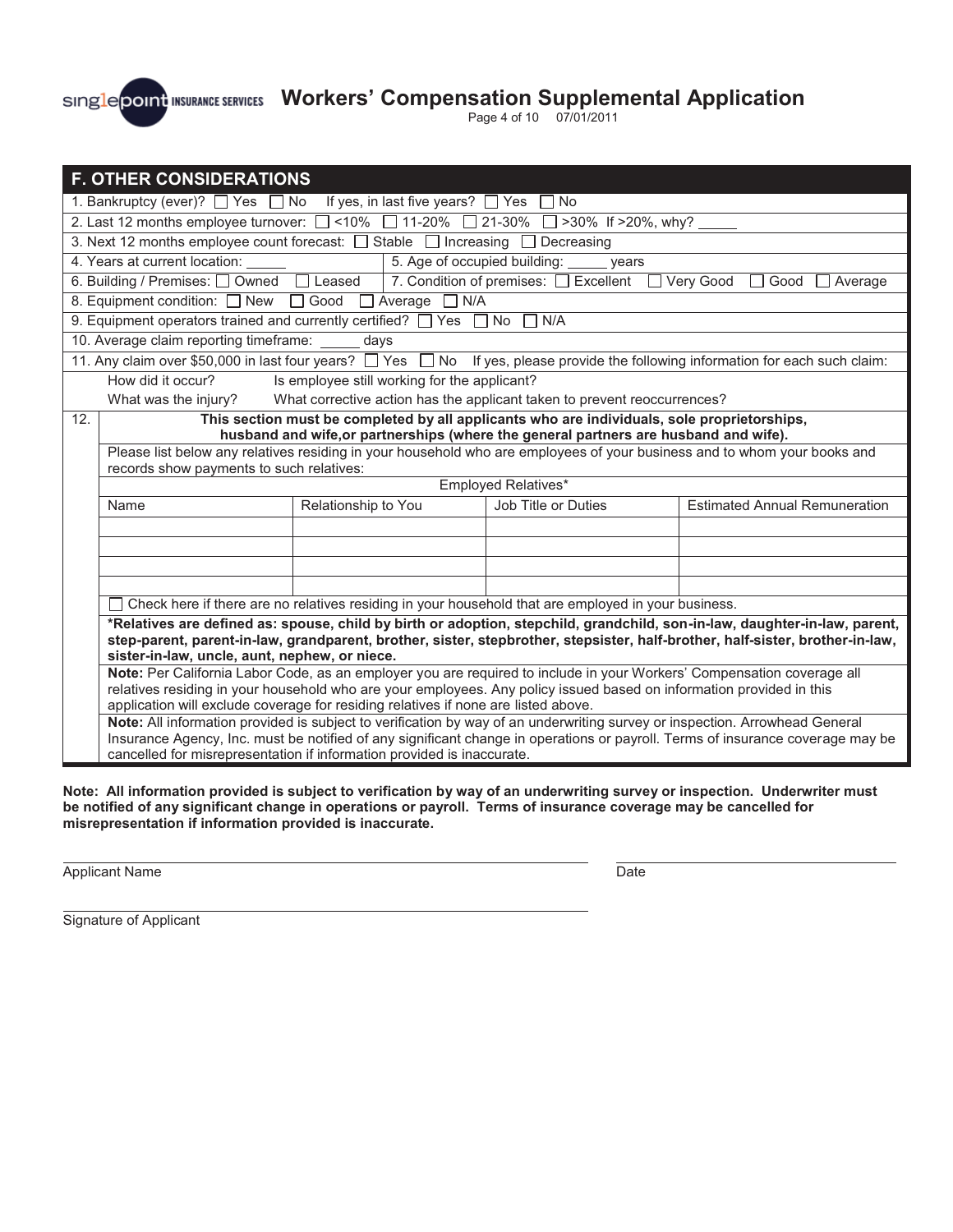Page 5 of 10 07/01/2011

| <b>G. CONTRACTORS</b>                                                                                                                   |                                                                      |  |  |  |
|-----------------------------------------------------------------------------------------------------------------------------------------|----------------------------------------------------------------------|--|--|--|
| 1. Applicant type: □ Prime Contractor                                                                                                   | General Contractor<br>Subcontractor<br>Other:                        |  |  |  |
| 2. Applicant licensed? □ Yes □ No                                                                                                       | If yes, license number:                                              |  |  |  |
| 3. Estimated annual gross sales: \$<br>4. Estimated number of jobs per year:                                                            |                                                                      |  |  |  |
| 5. % of work conducted in each of the following operations:                                                                             |                                                                      |  |  |  |
| Residential ____ %<br>Commercial                                                                                                        | $\%$<br>Industrial ______ %<br>(must equal 100%)                     |  |  |  |
| $\%$<br>New Construction<br>Remodeling ____                                                                                             | Service/Repair _____ %<br>$\frac{0}{0}$<br>(must equal 100%)         |  |  |  |
| $\%$<br>Exterior<br>Interior                                                                                                            | %<br>(must equal $100\%$ )                                           |  |  |  |
| 6. % of work is sub-contracted out:                                                                                                     | % Types of work subcontracted:                                       |  |  |  |
| 7. # of Waivers of Subrogation are needed annually:                                                                                     |                                                                      |  |  |  |
| 8. Certificates of insurance obtained from subcontractors?                                                                              | Yes<br><b>No</b><br># of certificates collected annually:            |  |  |  |
| 9. 1099s received from independent contractors?                                                                                         | <b>No</b><br>Yes                                                     |  |  |  |
| 10. Use of cranes, booms, or similar heavy equipment?                                                                                   | $\Box$ Yes<br><b>No</b>                                              |  |  |  |
| 11. Exposure to confined spaces?                                                                                                        | l IYes<br>No<br>If yes, what:                                        |  |  |  |
| 12. "Wrap Up" or "OCIP" projects?                                                                                                       | Yes<br>No                                                            |  |  |  |
| 13. Indicate % of work conducted in each of the following operations. If none apply, □ N/A                                              |                                                                      |  |  |  |
| Supervisory only<br>Concrete Tilt-ups                                                                                                   | _____ Wrecking/Demolition<br><b>Boilers</b>                          |  |  |  |
| Streets / Roads<br>Roofing                                                                                                              | Debris Removal<br>Waterways                                          |  |  |  |
| <b>Exterior Framing</b><br>Highways                                                                                                     | Scaffold Set-up<br>Marinas                                           |  |  |  |
| Grading<br>Tanks                                                                                                                        | USL&H<br><b>Crane Work</b>                                           |  |  |  |
| Excavation<br><b>Utility Poles</b>                                                                                                      | <b>Blasting</b><br><b>Over Passes</b>                                |  |  |  |
| <b>Water Mains</b><br><b>Structural Steel</b>                                                                                           | Tunneling<br><b>Bridge Work</b>                                      |  |  |  |
| Sewers<br>Welding                                                                                                                       | Drilling<br>Asbestos                                                 |  |  |  |
| <b>Gas Mains</b><br>Other:                                                                                                              |                                                                      |  |  |  |
| H. JANITORIAL CONTRACTORS                                                                                                               |                                                                      |  |  |  |
| 1. Check appropriate exposures in the following areas:                                                                                  |                                                                      |  |  |  |
| $\Box$ Office Buildings<br>  Industrial Plants                                                                                          | $\Box$ Apartment houses<br>$\Box$ Airports<br>$\Box$ Stores          |  |  |  |
| <b>Medical Offices</b><br>$\Box$ Education Facilities                                                                                   | □ Nursing Homes<br>$\Box$ Museums<br>Fire/Flood/Restoration          |  |  |  |
| Hospitals<br>  Government                                                                                                               | Hotels<br>Other:                                                     |  |  |  |
| 2. Indicate % of services provided (must equal 100%):                                                                                   |                                                                      |  |  |  |
| General cleaning*                                                                                                                       | Chimney cleaning<br>Debris clearing                                  |  |  |  |
| Industrial cleaning                                                                                                                     | Ceiling tile cleaning<br>Landscaping                                 |  |  |  |
| Carpet cleaning                                                                                                                         | Parking lot cleaning<br>Elevator maintenance                         |  |  |  |
| Snow removal                                                                                                                            | Maid/housekeeping services<br>Fire / Flood restoration               |  |  |  |
| Exterior window cleaning above 1 <sup>st</sup> floor                                                                                    | Heating, A/C ventilation service<br>Aircraft service and maintenance |  |  |  |
| Pest control                                                                                                                            | Floor waxing and refinishing<br>Crime scene or bio-hazard clean-up   |  |  |  |
| Pressure or steam washing operations                                                                                                    | Servicing/cleaning of hoods/filters/grease traps/etc                 |  |  |  |
| Other:                                                                                                                                  |                                                                      |  |  |  |
| * General cleaning includes operations such as vacuuming, dusting, wastebasket trash pick up, floor and rug cleaning, restroom clean-up |                                                                      |  |  |  |
| 3. Employees work in pairs or more? $\Box$ Yes $\Box$ No                                                                                | 4. Employees supervised? Thes T No If yes, T Direct<br>$\Box$ Roving |  |  |  |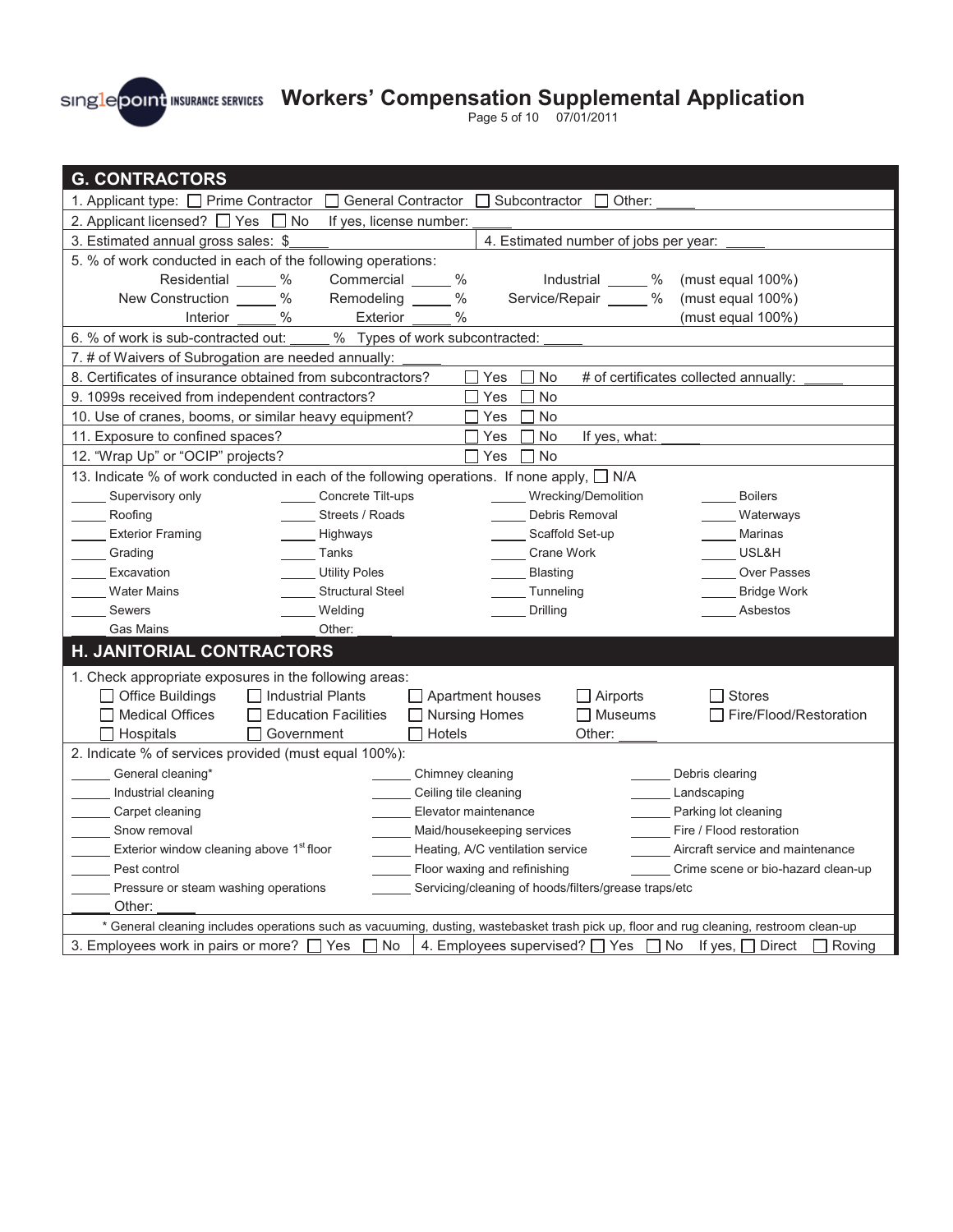Page 6 of 10 07/01/2011

| <b>I. LANDSCAPING</b>                                                                                                                    |  |  |  |  |
|------------------------------------------------------------------------------------------------------------------------------------------|--|--|--|--|
| 1. Indicate % of work conducted in each of the following operations (must equal 100% for each):                                          |  |  |  |  |
| $\%$<br>Municipal:<br>Residential:<br>Commercial:<br>$\%$<br>$\%$<br>Other:                                                              |  |  |  |  |
| 2. Indicate % of operations. If none apply, $\Box$ N/A                                                                                   |  |  |  |  |
| Off the ground tree trimming?<br>Debris removal or clear cutting                                                                         |  |  |  |  |
| Boulder or tree removal<br>Hardscape work                                                                                                |  |  |  |  |
| Tree planting > 25 gallons<br>Snow removal                                                                                               |  |  |  |  |
| Spraying of pesticides/fertilizers?<br>Installation / Removal of holiday decorations                                                     |  |  |  |  |
| Use of tractors, loaders, or similar equipment<br>Trenching                                                                              |  |  |  |  |
| Sprinkler installation<br>Highway, roadway, or median work                                                                               |  |  |  |  |
| Use of chippers, mulchers, cherry pickers, booms, or other similar equipment                                                             |  |  |  |  |
| <b>J. PEST CONTROL</b>                                                                                                                   |  |  |  |  |
| Commercial<br>$\Box$ Industrial<br>$\Box$ Structural<br>1. Operations:<br>$\Box$ Agricultural<br>$\Box$ Other: $\_\_\_\_\_\_\_\_\$<br>a) |  |  |  |  |
| <b>Chemical Treatment Services</b><br>Fumigation<br>$\Box$ Foam<br>b)<br>Other:                                                          |  |  |  |  |
| Structural Repairs / Replacements<br>Dry Rot Wood Repair<br>Shower Pan Replacement<br>C)                                                 |  |  |  |  |
| Other:                                                                                                                                   |  |  |  |  |
| 2. Services Provided:                                                                                                                    |  |  |  |  |
| $\Box$ Ants<br>$\Box$ Spiders<br>Roaches<br>$\Box$ Fleas<br>$\Box$ Ticks<br>$\Box$ Bees<br>$\Box$ Wasps<br>$\Box$ Mosquitoes             |  |  |  |  |
| $\Box$ Opossum<br>Skunks<br>$\Box$ Bats<br>Termites<br>Snakes<br>Raccoons<br>$\Box$ Mice<br>Rats                                         |  |  |  |  |
| $\Box$ Rodents<br>$\Box$ Gophers<br><b>Bee Removal</b><br>Bird / Pigeon Removal<br>Animal Removal<br>Other:                              |  |  |  |  |
| $\Box$ Animal Trapping<br><b>Bird/ Rodent Proofing</b>                                                                                   |  |  |  |  |
| 3. Tenting as % of total operations:<br>4. Written haz-com program?<br>Yes<br>No                                                         |  |  |  |  |
| 5. Written respiratory program?<br>Yes<br>No                                                                                             |  |  |  |  |
| 6. Written heat stress program?<br>Yes<br>No                                                                                             |  |  |  |  |
| 7. Special written procedures for working in confined spaces?<br>No<br>Yes                                                               |  |  |  |  |
| K. MANUFACTURING - MACHINE SHOPS                                                                                                         |  |  |  |  |
| $\%$<br>$\%$<br>1. Types of machines:<br>℅<br>(must equal 100%)<br>Mid:<br>Light:<br>Heavy:                                              |  |  |  |  |
| 2. Age of machinery:<br>$\Box$ <2 yrs.<br>$\Box$ 2-5 yrs.<br>$\Box$ 5-10 yrs.<br>$\Box$ 10+ yrs                                          |  |  |  |  |
| $\Box$ <5 lbs.<br>$\Box$ 6 lbs. to 25 lbs.<br>26 lbs to 50 lbs.<br>>50 lbs.<br>3. Weight of finished product:                            |  |  |  |  |
| 4. % of off-premises operations: _<br>If any, where / what for:                                                                          |  |  |  |  |
| 5. Machinery maintenance performed by: $\Box$ Employees $\Box$ Outside vendor                                                            |  |  |  |  |
| 6. Machine guarded: $\Box$ Point of operation<br>Drive mechanism                                                                         |  |  |  |  |
| 7. Machines guarded to OSHA standards?<br>□ Yes<br>No No                                                                                 |  |  |  |  |
| $\Box$ Yes $\Box$ No<br>If yes, more than 50%? $\Box$ Yes<br>8. Computer Network Controlled (CNC) machinery?<br>$\Box$ No                |  |  |  |  |
| 9. Punch press or brake machinery/equipment?<br>No<br>Yes                                                                                |  |  |  |  |
| 10. Accessible moving parts guarded on<br>machinery / equipment?<br>No                                                                   |  |  |  |  |
| Yes<br>11. Installation operations?<br>Yes<br>No<br>If yes, describe:                                                                    |  |  |  |  |
| 12. Assembly operations?<br>If yes, job rotation?<br>Yes<br>No<br>No<br>Yes                                                              |  |  |  |  |
| 13. Hazardous material handling?<br>Yes<br>No<br>If yes, describe:                                                                       |  |  |  |  |
|                                                                                                                                          |  |  |  |  |
|                                                                                                                                          |  |  |  |  |
| 14. Use of cranes, hoists, or forklifts?<br>No<br>If yes, describe:<br>Yes<br>15. Building properly ventilated?<br>Yes<br>No             |  |  |  |  |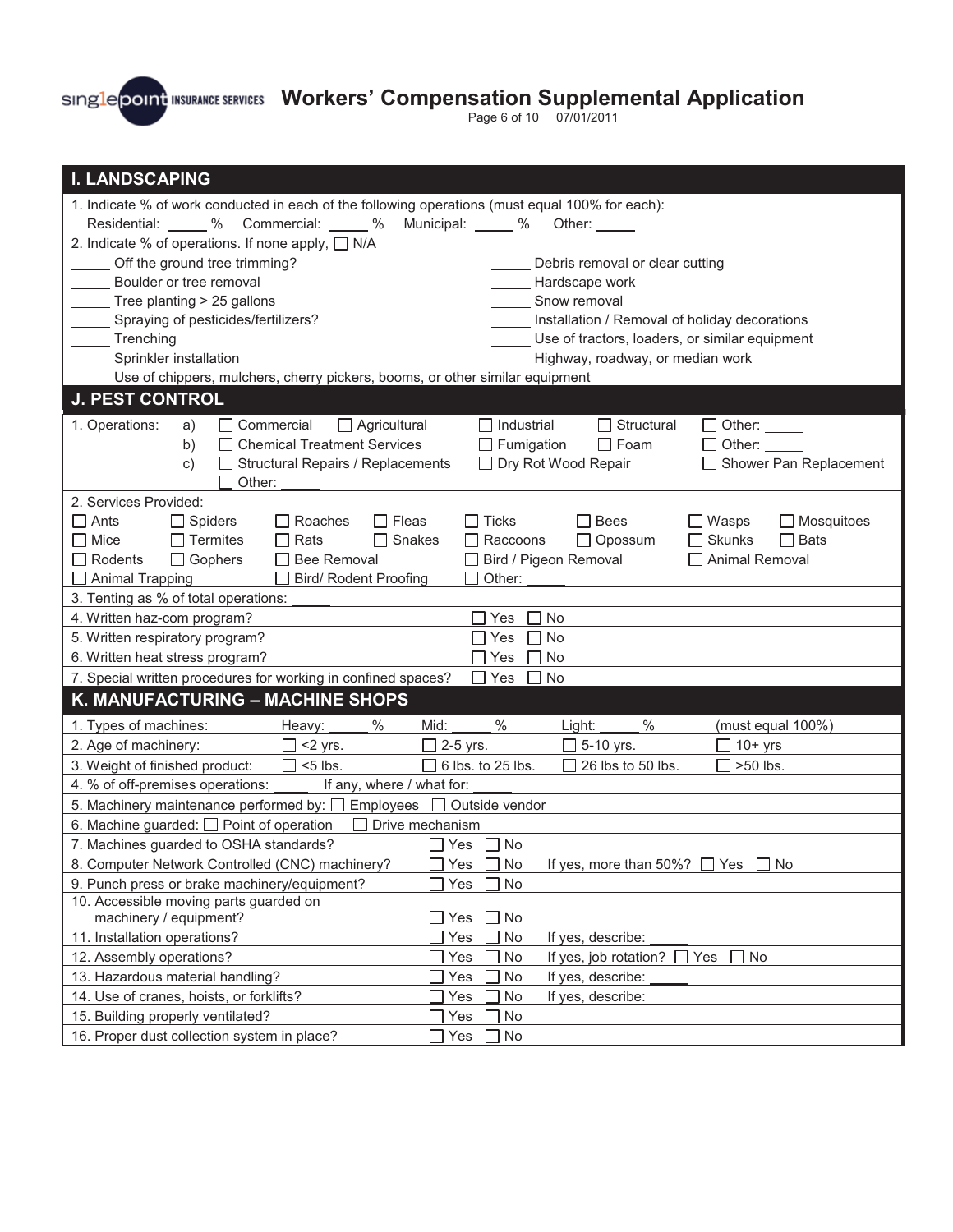

Page 7 of 10 07/01/2011

| <b>L. TRUCKING</b>                                                                                                                                                                            |                         |                              |                            |                |
|-----------------------------------------------------------------------------------------------------------------------------------------------------------------------------------------------|-------------------------|------------------------------|----------------------------|----------------|
| □ Common Carrier<br>1. Operations:<br>a)                                                                                                                                                      | <b>Contract Carrier</b> | $\Box$ Private               | $\Box$ Brokerage           | $\Box$ Exempt  |
| $\Box$ Regular Route<br>b)                                                                                                                                                                    | Irregular Route         |                              |                            |                |
| $\mathsf{C}$ )<br>Intrastate only                                                                                                                                                             | Interstate              |                              |                            |                |
| 2. Indicate % of items being transported (must equal 100%):                                                                                                                                   |                         |                              |                            |                |
| <b>General Freight</b>                                                                                                                                                                        | Liquids / Gases         |                              | Logs, Poles Beams, Lumber  |                |
| <b>Commodities Dry Bullion</b>                                                                                                                                                                | Grain, Feed, Hay        |                              | Metal Sheets, Coils, Rolls |                |
| <b>Household Goods</b>                                                                                                                                                                        | Livestock               | Driveway / Towaway           |                            |                |
| <b>Building Materials</b>                                                                                                                                                                     | Meat                    | Garbage, Refuse, Trash       |                            |                |
| <b>Fresh Produce</b>                                                                                                                                                                          | <b>Motor Vehicles</b>   | Paper Products               |                            |                |
| U.S. Mail                                                                                                                                                                                     | Mobile Homes            | Oilfield Equipment           |                            |                |
| <b>Beverages</b><br>Passengers                                                                                                                                                                | Chemicals<br>Coal, Coke | <b>Intermodal Containers</b> | Machinery, Large Objects   |                |
| Other:                                                                                                                                                                                        |                         |                              |                            |                |
| 3. Owner/Operators used? □ Yes □ No                                                                                                                                                           |                         |                              |                            |                |
| If yes: # of Owner/Operators:                                                                                                                                                                 |                         |                              |                            |                |
| # of Owner/Operators with applicant at least 12 months: ______ or ___ N/A                                                                                                                     |                         |                              |                            |                |
| % where the applicant will provide workers' compensation for the Owner/Operators:                                                                                                             |                         |                              |                            |                |
| % where the applicant will agree with the Owner/Operator that the Owner/Operator assumes the responsibilities of an                                                                           |                         |                              |                            |                |
| employer for the performance of work:                                                                                                                                                         |                         |                              |                            |                |
| Copy of contract attached? $\Box$ Yes                                                                                                                                                         | No<br>N/A               |                              |                            |                |
| # of union drivers:<br>4. # of drivers with applicant at least 12 months:<br>5. # of non-union drivers:                                                                                       |                         |                              |                            |                |
| 6. Drivers load and unload their trucks? $\Box$ No<br>$\overline{\Box}$ Yes<br>If yes, how: $\Box$ Manually $\Box$ Forklift<br>$\Box$ Power assist lift<br>Other supplemental lifting device? |                         |                              |                            |                |
| 7. Total # of Trucks:                                                                                                                                                                         |                         |                              |                            |                |
| # of Trucks with: Sleeper Cabs:                                                                                                                                                               | Single Trailers:        | Double Trailers:             | Triple Trailers:           |                |
| 8. Trucks/trailers with ramps?                                                                                                                                                                | Yes<br>No               | If yes, #:                   |                            |                |
| 9. Trucks/trailers with lift-gates?                                                                                                                                                           | No<br>Yes               | If yes, $#$ :                |                            |                |
| 10. Team driver operations?                                                                                                                                                                   | No<br>Yes               | If yes, $#$ :                |                            |                |
| 11. Driver shift >12 hours?                                                                                                                                                                   | No<br>Yes               | If yes, max hours:           |                            |                |
| 12. Hazardous material handling?                                                                                                                                                              | No<br>Yes               | If yes, describe:            |                            |                |
| 13. Enrollment in DMV "Pull" Program?                                                                                                                                                         | No<br>Yes               |                              |                            |                |
| 14. Enrollment in the CHP "BIT" Program?<br>No<br>Yes                                                                                                                                         |                         |                              |                            |                |
| 12. If union operations, month/year of contract renewal?                                                                                                                                      |                         |                              |                            |                |
| <b>M. RETAIL / WHOLESALE</b>                                                                                                                                                                  |                         |                              |                            |                |
| 1. Type of Merchandise:                                                                                                                                                                       |                         |                              |                            |                |
| 2. Warehousing operations?                                                                                                                                                                    | No<br>Yes               |                              |                            |                |
| 3. Repacking or repackaging operations?                                                                                                                                                       | No<br>Yes               | If yes, explain:             |                            |                |
| 4. Assembly operations?                                                                                                                                                                       | Yes<br>No               | If yes, explain:             |                            |                |
| 5. Distribution operations?                                                                                                                                                                   | Yes<br>No               | If yes, distribution by:     | Own Vehicles               | Common Carrier |
| 6. Robbery occurrence in the last 4 years?                                                                                                                                                    | No<br>Yes               |                              |                            |                |
| 7. Firearms on premises?                                                                                                                                                                      | Yes  <br>No             |                              |                            |                |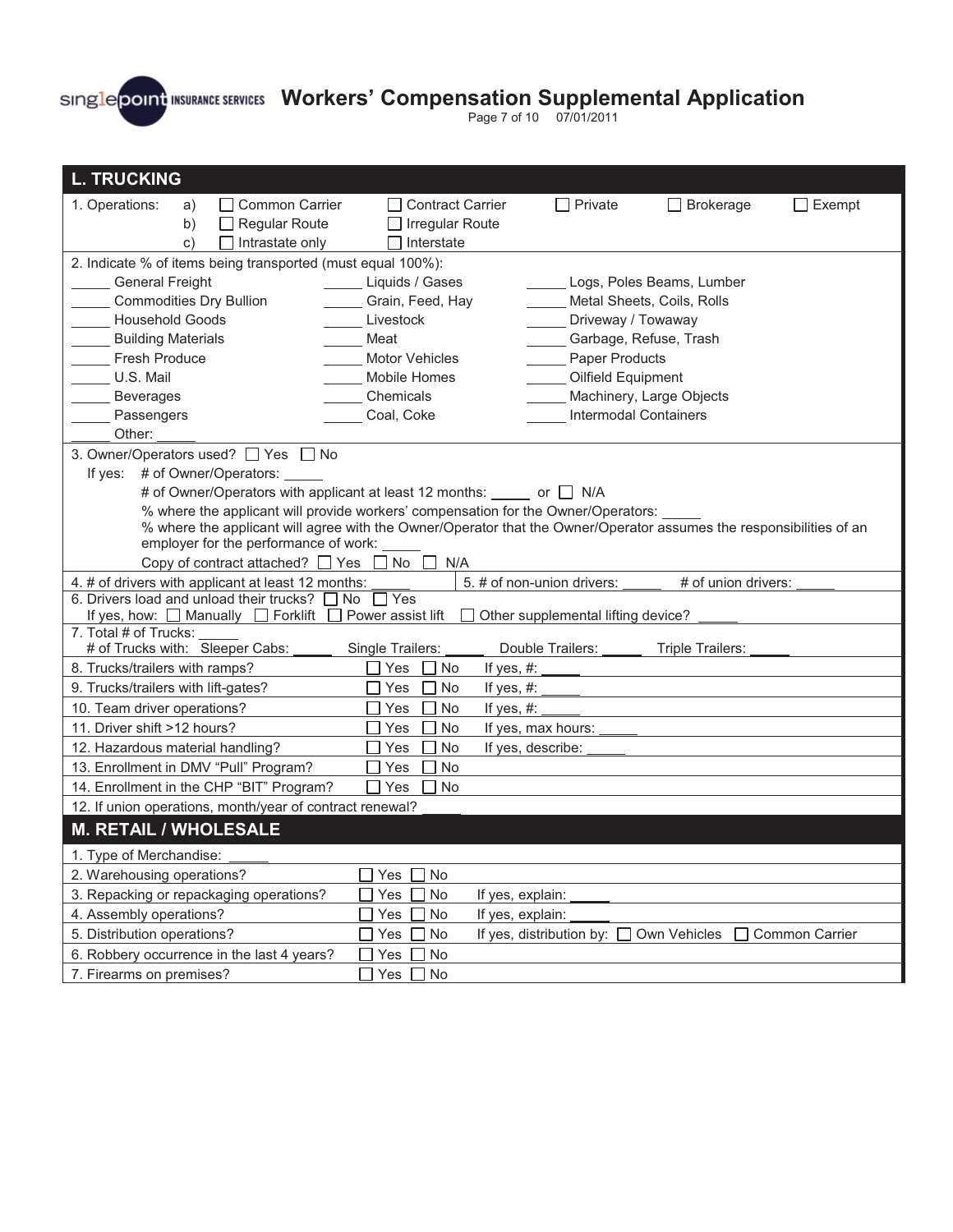Page 8 of 10 07/01/2011

| <b>N. AUTOMOTIVE SERVICES</b>                                                                                                                             |
|-----------------------------------------------------------------------------------------------------------------------------------------------------------|
| 1. Operations:                                                                                                                                            |
| $\Box$ Fueling<br>$\Box$ Towingt<br>Mobile Repair<br>Tire Repair/Installation                                                                             |
| Mechanical Repair<br>Car Washing<br>Dismantling or Crushing††<br>Welding<br>$\mathsf{L}$                                                                  |
| Body/Fender Repair<br>Mini-Market<br><b>Emergency Roadside Repair</b><br>Painting<br>$\mathsf{L}$<br>$\mathsf{L}$                                         |
| Other:                                                                                                                                                    |
| †Attach Tow Truck Questionnaire<br>††Attach Auto Dismantler Questionnaire                                                                                 |
| 2. ASE trained and certified employees?<br>Yes<br>N/A<br>No                                                                                               |
| 3. Work performed on vehicles > 2.5 ton                                                                                                                   |
| capacity?<br>Yes<br>No<br>N/A                                                                                                                             |
| 4. Test driving of customers' vehicles?<br><b>No</b><br>Yes                                                                                               |
| 5. Transportation of customers?<br><b>No</b><br>Yes                                                                                                       |
| 6. Sale of alcoholic beverages?<br>No<br>Yes                                                                                                              |
| 7. Robbery occurrence in the last 4 years?<br><b>No</b><br>Yes                                                                                            |
| 8. Cashier's booth bullet proof?<br>N/A<br>Yes<br>No                                                                                                      |
| 9. Security/surveillance cameras?<br><b>No</b><br>Yes                                                                                                     |
| No<br>10. Firearms on premises?<br>Yes                                                                                                                    |
| 11. Dog on premises?<br>Yes<br><b>No</b>                                                                                                                  |
| 2+ miles<br>12. Access to freeway:<br>$\Box$ 0-1 mile<br>$\Box$ 1-2 miles                                                                                 |
| 13. Employee participation in racing teams/events?<br>Yes<br>No If yes, details:                                                                          |
| <b>O. RESTAURANTS</b>                                                                                                                                     |
| 1. Operations:                                                                                                                                            |
| $\Box$ Fine Dining<br>Hotel/Resort / Casino<br><b>Mobile Catering Truck</b><br>Tavern/Sports Bar                                                          |
| $\Box$ Family Dining<br>Night Club<br>Pizza Delivery<br>Cafeteria / Buffet<br>$\Box$                                                                      |
| Gentlemen's Club<br>Fast Food<br><b>Banquet Hall</b><br>Other:                                                                                            |
| 2. Average entrée price: □ <\$8<br>3. Liquor receipts (% of gross receipts): $\Box$ <25<br>$$8-$19$<br>> \$20<br>>50<br>L<br>25-50                        |
|                                                                                                                                                           |
| 4. Bar or separate lounge area?<br><b>No</b><br>Yes                                                                                                       |
| 5. Entertainment provided?<br>Yes<br>No<br>If yes:<br>Live Band<br>DJ<br>Karaoke<br>Other:                                                                |
| 6. Take out?<br>Yes<br><b>No</b>                                                                                                                          |
| If yes, % of operations:                                                                                                                                  |
| If yes, radius of operations:<br>7. Off-site catering?<br>Yes<br>No<br>miles                                                                              |
| If yes, how late:                                                                                                                                         |
| If yes, radius of operations:<br>8. Delivery?<br>Yes<br>No<br>miles                                                                                       |
| Outside Vendor<br>9. Security staff?<br>Yes<br><b>No</b><br>If yes: $\Box$ Employees<br>Armed<br>Unarmed                                                  |
| 10. Hoods, filters, grease traps, or related systems serviced by: $\Box$ Employees $\Box$ Outside Vendor<br>N/A<br>$\Box$                                 |
| P. APARTMENTS / HOTELS AND MOTELS / OTHER BUILDING OPERATONS                                                                                              |
| 1. Operations:                                                                                                                                            |
| $\Box$ Hotel<br>Apartments<br>$\Box$ Inn<br>Fraternity/Sorority                                                                                           |
| Motel<br>Condominiums<br>Bread & Breakfast<br><b>Boarding House</b><br>Townhouses                                                                         |
| $\Box$ Resort<br>Dude Ranch<br>Conference Center<br>Other:<br>Restaurant (complete Restaurants section above)                                             |
| $\Box$ No                                                                                                                                                 |
| 2. # of rental units:<br>3. Units open year round?<br>Yes [<br>$<$ \$50<br>4. Rental rates:<br>$\Box$ >\$100<br>$\Box$ N/A<br>Daily:<br>$\sqrt{551-5100}$ |
| Weekly:<br>\$251-\$500<br>$\Box$ >\$500<br>$\Box$ N/A<br>$<$ \$250                                                                                        |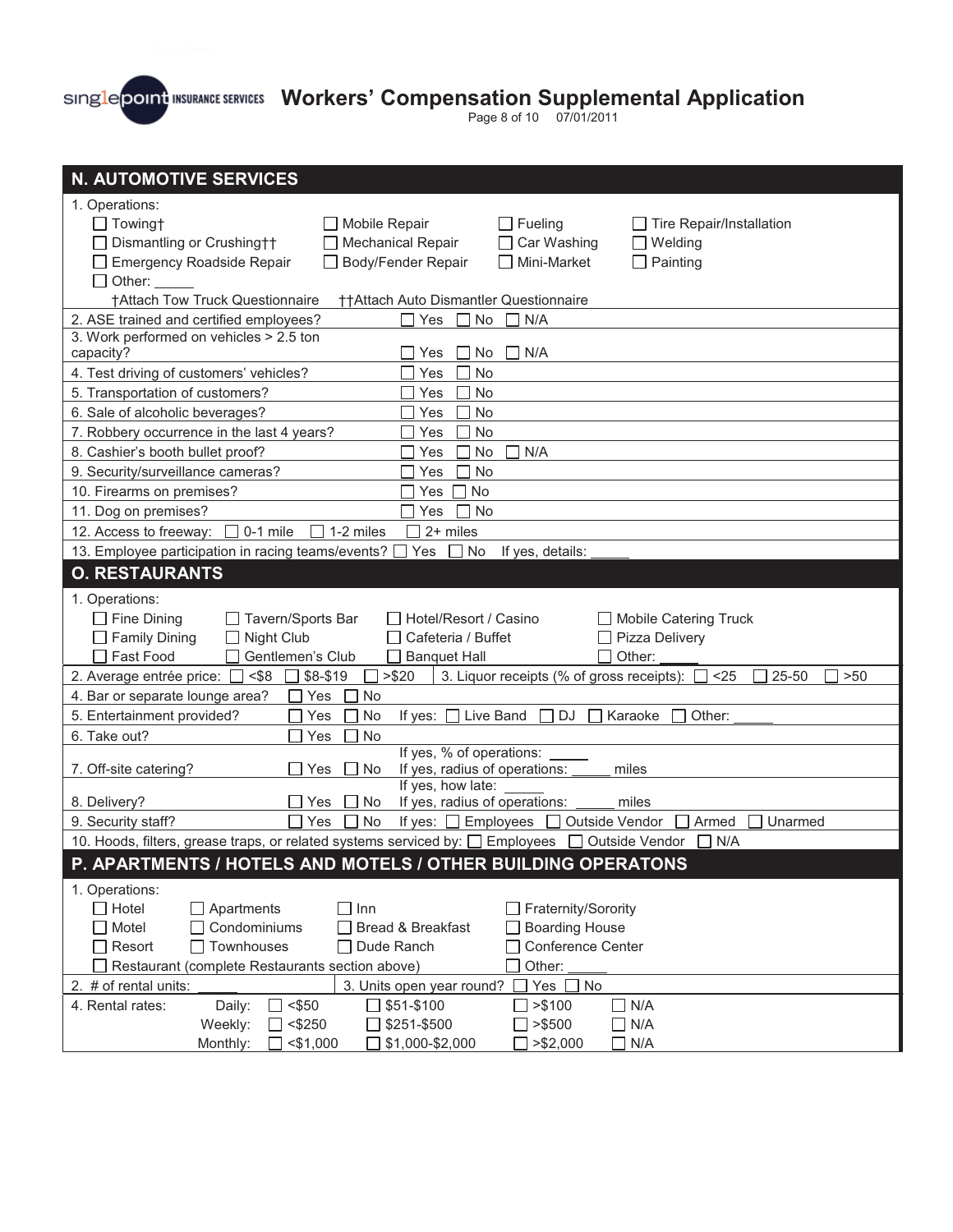Page 9 of 10 07/01/2011

| 5, Property maintenance by employees? T Yes No                                          |                                                                                     |  |  |  |  |
|-----------------------------------------------------------------------------------------|-------------------------------------------------------------------------------------|--|--|--|--|
| If yes:<br>$\Box$ Carpentry<br>$\Box$ Painting                                          | Landscaping                                                                         |  |  |  |  |
| Electrical<br>Roofing                                                                   | $\Box$ Bush / Tree Trimming<br>If yes, off the ground trimming? □ Yes □ No          |  |  |  |  |
| Demolition<br>$\Box$ Plumbing                                                           | If yes, above 1 <sup>st</sup> floor? $\Box$ Yes $\Box$ No<br>□ Window Cleaning      |  |  |  |  |
| $\Box$ Drywall<br><b>Refuse Hauling</b>                                                 | □ Pest Control                                                                      |  |  |  |  |
| Other:                                                                                  |                                                                                     |  |  |  |  |
| 6. Subcontractors used for major repairs?                                               | $\Box$ No<br>If yes, certificates of insurance obtained?<br><b>No</b><br>Yes<br>Yes |  |  |  |  |
| 7. Employee housing provided?                                                           | Yes<br><b>No</b><br>If yes, # employees housed:                                     |  |  |  |  |
| 8. Rents collected by employees?                                                        | Yes<br>No<br>N/A                                                                    |  |  |  |  |
| 9. Evictions performed by employees?                                                    | No<br>N/A<br>Yes<br>ΙI                                                              |  |  |  |  |
| 10. Security staff?                                                                     | $\Box$ Employees<br>Outside Vendor<br>Yes<br><b>No</b><br>$\Box$<br>If yes:<br>ΙI   |  |  |  |  |
|                                                                                         | Armed<br>Unarmed                                                                    |  |  |  |  |
| 11. Security/surveillance cameras?                                                      | Yes<br>No                                                                           |  |  |  |  |
| 12. Shuttle or limousine service?                                                       | Yes<br><b>No</b><br>If yes, # of drivers:<br># of vehicles:                         |  |  |  |  |
| 13. Furniture moving?                                                                   | N/A<br>Yes<br>No                                                                    |  |  |  |  |
| 14. Mattress flipping or rotating?                                                      | No<br># of employees involved: _____<br>Yes<br>$\Box$ N/A<br>If yes:<br>$\Box$      |  |  |  |  |
|                                                                                         | how often:                                                                          |  |  |  |  |
| 15. 24-hour room service?                                                               | $\Box$ Yes<br>No<br>N/A                                                             |  |  |  |  |
| <b>Q. AGRICULTURE AND FARMING</b>                                                       |                                                                                     |  |  |  |  |
|                                                                                         |                                                                                     |  |  |  |  |
| 1. Primary crops:                                                                       |                                                                                     |  |  |  |  |
| 2. Primary stock:                                                                       |                                                                                     |  |  |  |  |
| 3. Harvesting is: □ Mechanized<br>Manual                                                | N/A<br>4. Terrain characteristics: [ Flat<br>Hills                                  |  |  |  |  |
| 5. Family members work in operation?                                                    | No<br>Yes                                                                           |  |  |  |  |
| 6. Farm labor contractor?                                                               | Yes<br>No                                                                           |  |  |  |  |
| 7. Contract labor of others used?                                                       | If yes, % of use:<br>Yes<br>No                                                      |  |  |  |  |
| 8. Employee housing provided?                                                           | No<br>Yes<br>If yes, # of employees housed:                                         |  |  |  |  |
| 9. Seasonal operations?                                                                 | No<br>If yes:<br># of seasonal employees hired:<br>Yes                              |  |  |  |  |
|                                                                                         | Season: begins<br>and ends                                                          |  |  |  |  |
| 10. ATVs used?                                                                          | If yes:<br># of ATVs:<br>Yes<br>No                                                  |  |  |  |  |
|                                                                                         | # of employees using ATVs:                                                          |  |  |  |  |
| 11. Employees ride in open beds of pickup trucks?                                       | Yes<br>No                                                                           |  |  |  |  |
| 12. Employees ride on moving trailers?                                                  | <b>No</b><br>Yes                                                                    |  |  |  |  |
| 13. Proper training / precautions to avoid heat                                         |                                                                                     |  |  |  |  |
| stress?                                                                                 | Yes<br>No                                                                           |  |  |  |  |
| 14. Aerial crop dusting operations?                                                     | No<br>Yes<br>If yes:<br>Employees<br>Outside Vendor                                 |  |  |  |  |
| 15. Pesticide / fertilizer application by employees?                                    | <b>No</b><br>Yes                                                                    |  |  |  |  |
| Employee certification and training?<br>If yes:<br>Wind conditions monitored prior to / | ∏ No<br>Yes                                                                         |  |  |  |  |